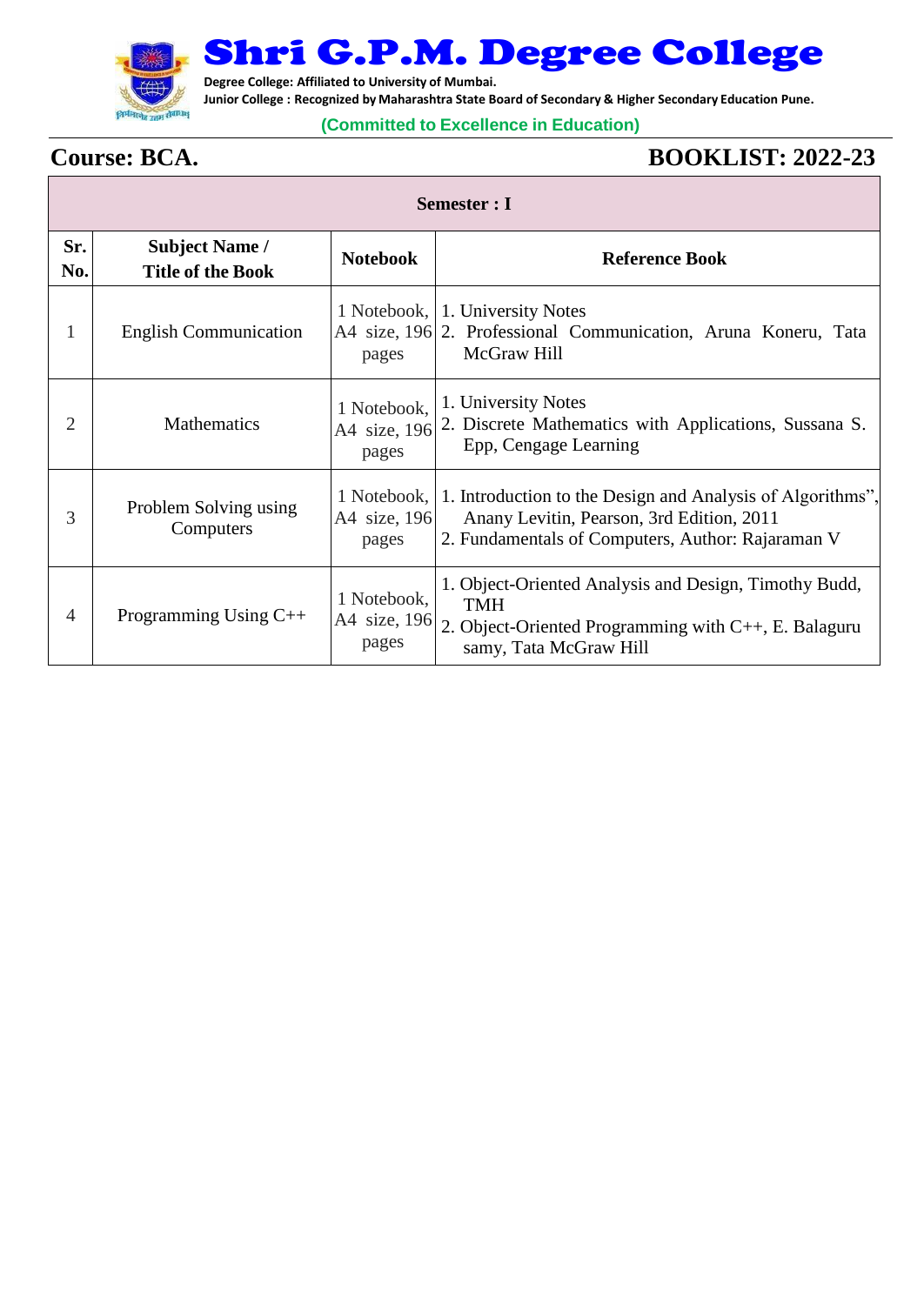| <b>Semester</b> : II  |                                                   |                                      |                                                                                                                                                                                                          |
|-----------------------|---------------------------------------------------|--------------------------------------|----------------------------------------------------------------------------------------------------------------------------------------------------------------------------------------------------------|
| Sr.<br>N <sub>0</sub> | <b>Subject Name /</b><br><b>Title of the Book</b> | <b>Notebook</b>                      | <b>Reference Book</b>                                                                                                                                                                                    |
| 1                     | <b>Environmental Studies</b>                      | 1 Notebook,<br>A4 size, 196<br>pages | 1. University Notes<br>2. Singh Savindra (2003) Environmental Geography,<br>Prayag Pustak Bhawan, Allahabad.                                                                                             |
| $\mathfrak{2}$        | <b>Statistics</b>                                 | 1 Notebook,<br>A4 size, 196<br>pages | 1. University Notes<br>2. Mood, A. M., and Graybill, F. A. and Boes D.C.<br>(1974). Introduction to the Theory of Statistics, Ed. 3,<br>McGraw Hill Book Company.                                        |
| 3                     | Data Structure Using C++                          | 1 Notebook,<br>A4 size, 196<br>pages | 1. An Introduction to Data Structure with Applications,<br>Jean-Paul Tremblay and Paul Sorenson, Tata<br>MacGraw Hill<br>2. Data structure and land algorithms in C, Weiss,<br>MarkAllen, Addison Wesley |
| 4                     | <b>Computer Networks</b>                          | 1 Notebook,<br>A4 size, 196<br>pages | 1. University Notes<br>2. Computer Networks, Andrew Tanenbaum, Pearson                                                                                                                                   |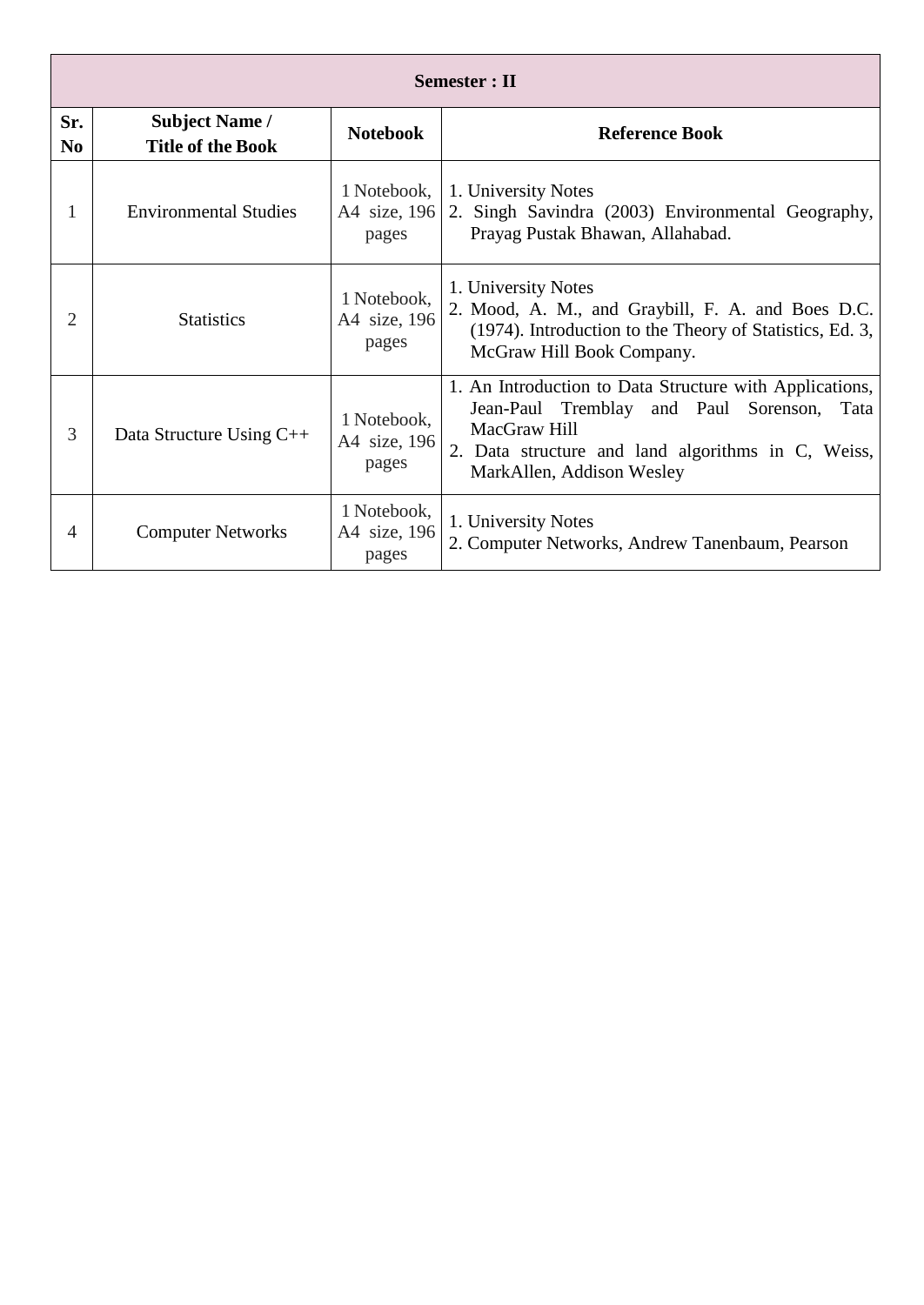| <b>Semester: III</b> |                                                   |                                      |                                                                                                             |
|----------------------|---------------------------------------------------|--------------------------------------|-------------------------------------------------------------------------------------------------------------|
| Sr.<br>No.           | <b>Subject Name /</b><br><b>Title of the Book</b> | <b>Notebook</b>                      | <b>Reference Book</b>                                                                                       |
| 1                    | IT $&\&$ EE-learning skills                       | 1 Notebook,<br>A4 size, 196<br>pages | 1. University Notes                                                                                         |
| $\overline{2}$       | Web Technologies                                  | 1 Notebook,<br>A4 size, 196<br>pages | 1. University Notes<br>2. Web Design The Complete Reference, Thomas<br>Powell, Tata McGraw Hill             |
| 3                    | Database Management<br><b>Systems</b>             | 1 Notebook,<br>A4 size, 196<br>pages | 1. University Notes<br>2. Database System and Concepts, A Silberschatz, H<br>Korth, S Sudarshan, McGrawHill |
| $\overline{4}$       | <b>Operating System</b>                           | 1 Notebook,<br>A4 size, 196<br>pages | 1. University Notes<br>2. Modern Operating Systems, Andrew S. Tanenbaum,<br>Herbert Bos, Pearson            |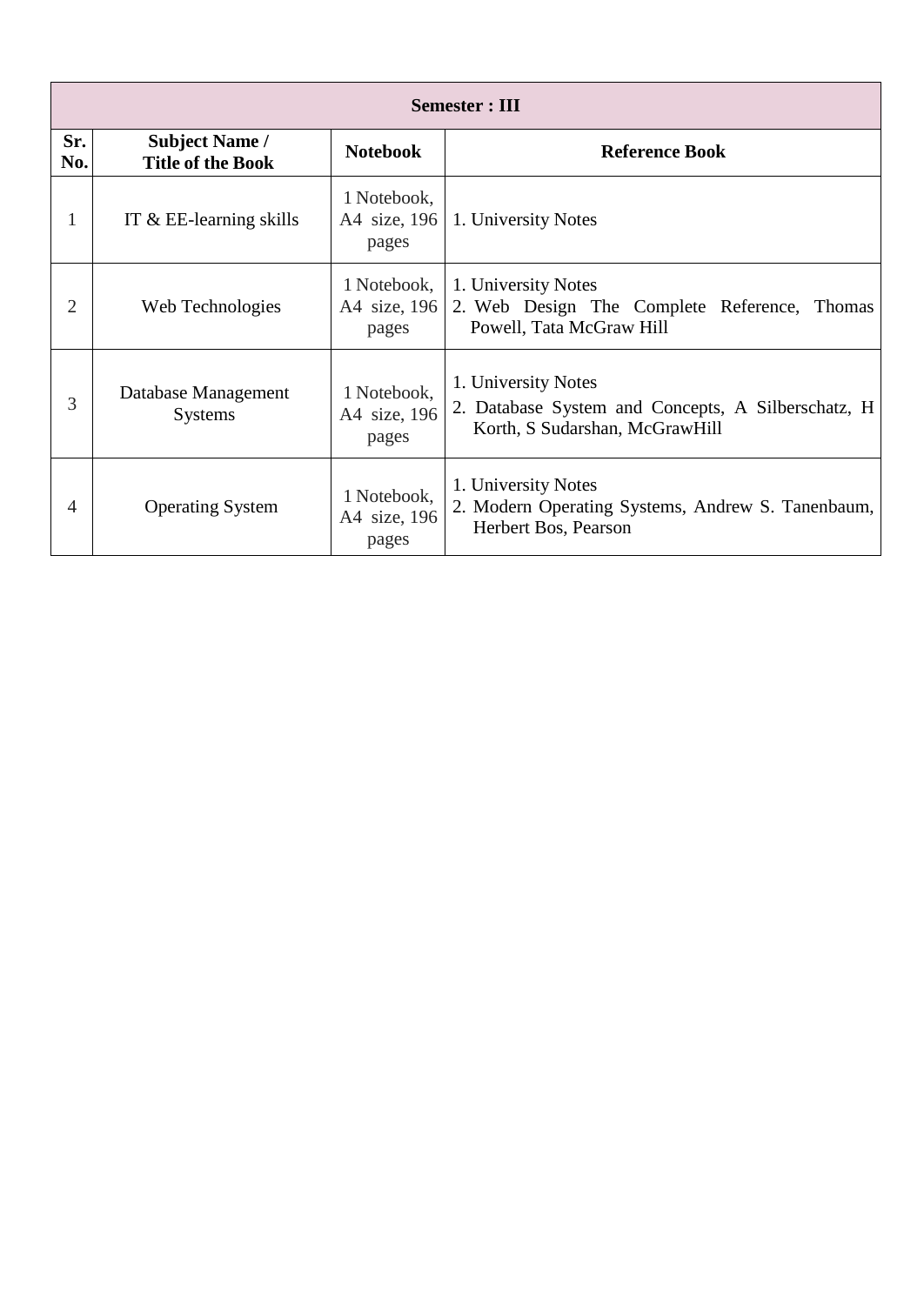| <b>Semester: IV</b> |                                                   |                                      |                                                                                                                                                                     |
|---------------------|---------------------------------------------------|--------------------------------------|---------------------------------------------------------------------------------------------------------------------------------------------------------------------|
| Sr.<br>No.          | <b>Subject Name /</b><br><b>Title of the Book</b> | <b>Notebook</b>                      | <b>Reference Book</b>                                                                                                                                               |
|                     | Financial and Investment<br><b>Skills</b>         | 1 Notebook,<br>A4 size, 196<br>pages | 1. University Notes                                                                                                                                                 |
| 2                   | Computer System<br>Architecture                   | 1 Notebook,<br>A4 size, 196<br>pages | 1. University Notes<br>2. William Stallings (2010), Computer Organization<br>and Architecture- designing for performance, 8th<br>edition, Prentice Hall, New Jersy. |
| 3                   | So Prentice-Hallering                             | 1 Notebook,<br>A4 size, 196<br>pages | 1. Universi Prentice-Hallce-Hall Engineering:<br>Principles and Practices", Deepak Jain, OXFORD<br>University Press,                                                |
| 4                   | Java                                              | 1 Notebook,<br>A4 size, 196<br>pages | 1. University Notes<br>2. E. Balagurusamy, Programming with Java, Tata<br>McGraw-Hill Education India, 2014                                                         |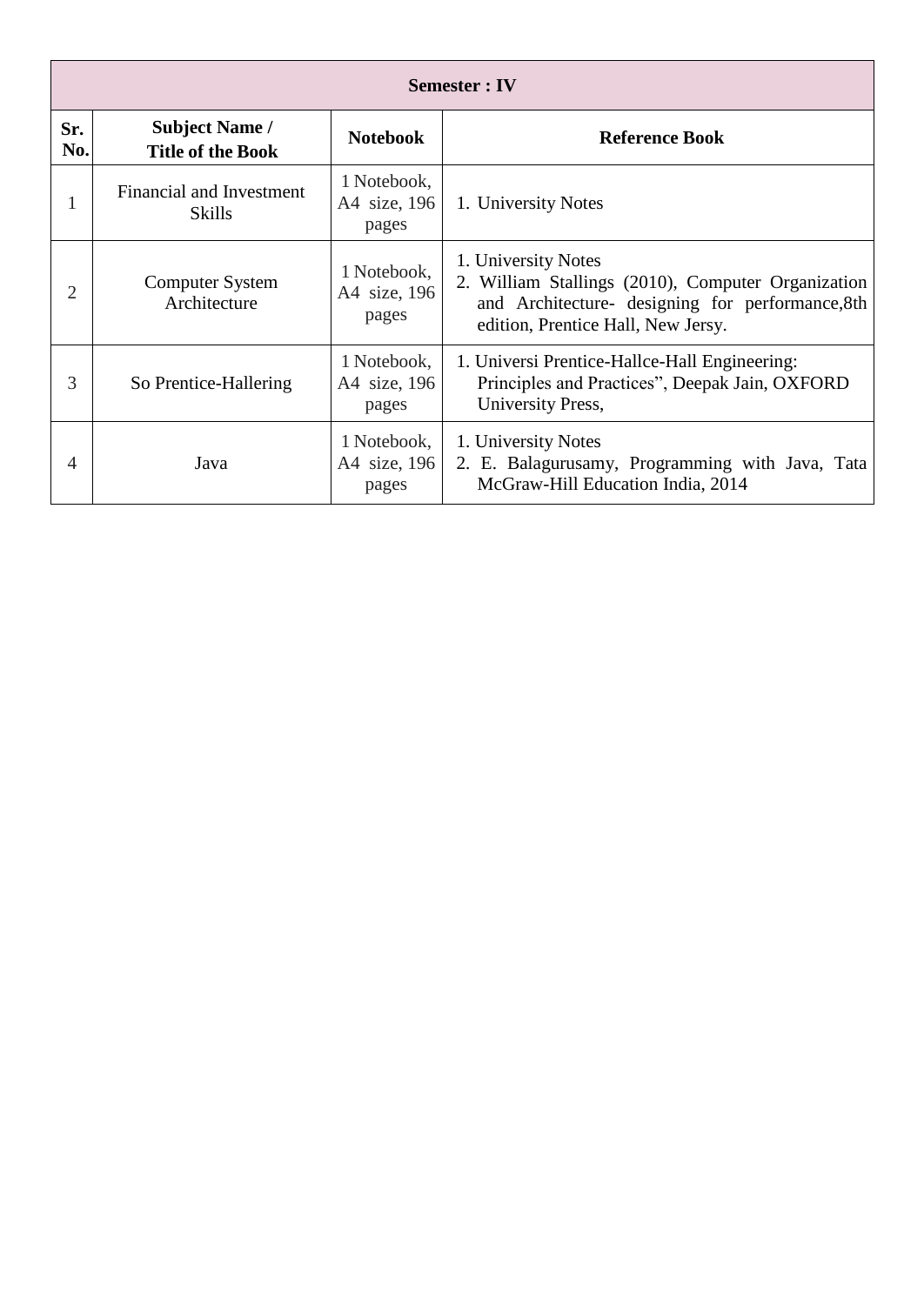| Semester: V |                                                   |                                      |                                                                                                              |
|-------------|---------------------------------------------------|--------------------------------------|--------------------------------------------------------------------------------------------------------------|
| Sr.<br>No.  | <b>Subject Name /</b><br><b>Title of the Book</b> | <b>Notebook</b>                      | <b>Reference Book</b>                                                                                        |
| 1           | E-Commerce Technologies                           | 1 Notebook,<br>A4 size, 196<br>pages | 1. University Notes<br>2. E-Commerce by -Kamlesh K Bajaj and Debjani Nag                                     |
| 2           | Advance Java                                      | 1 Notebook,<br>A4 size, 196<br>pages | 1. University Notes<br>2. Core java - II By Cay S. Horstmann and Gary Cornell                                |
| 3           | <b>LINUX</b> Administration                       | 1 Notebook,<br>A4 size, 196<br>pages | 1. University Notes<br>2. Red Hat Enterprise Linux 6 Administration, Sander<br>Van Vugt, John Waley and Sons |
| 4           | <b>Quantitative Aptitude</b>                      | 1 Notebook,<br>A4 size, 196<br>pages | 1. University Notes<br>2. Quantitative Aptitude, Sarvesh K. Verma                                            |